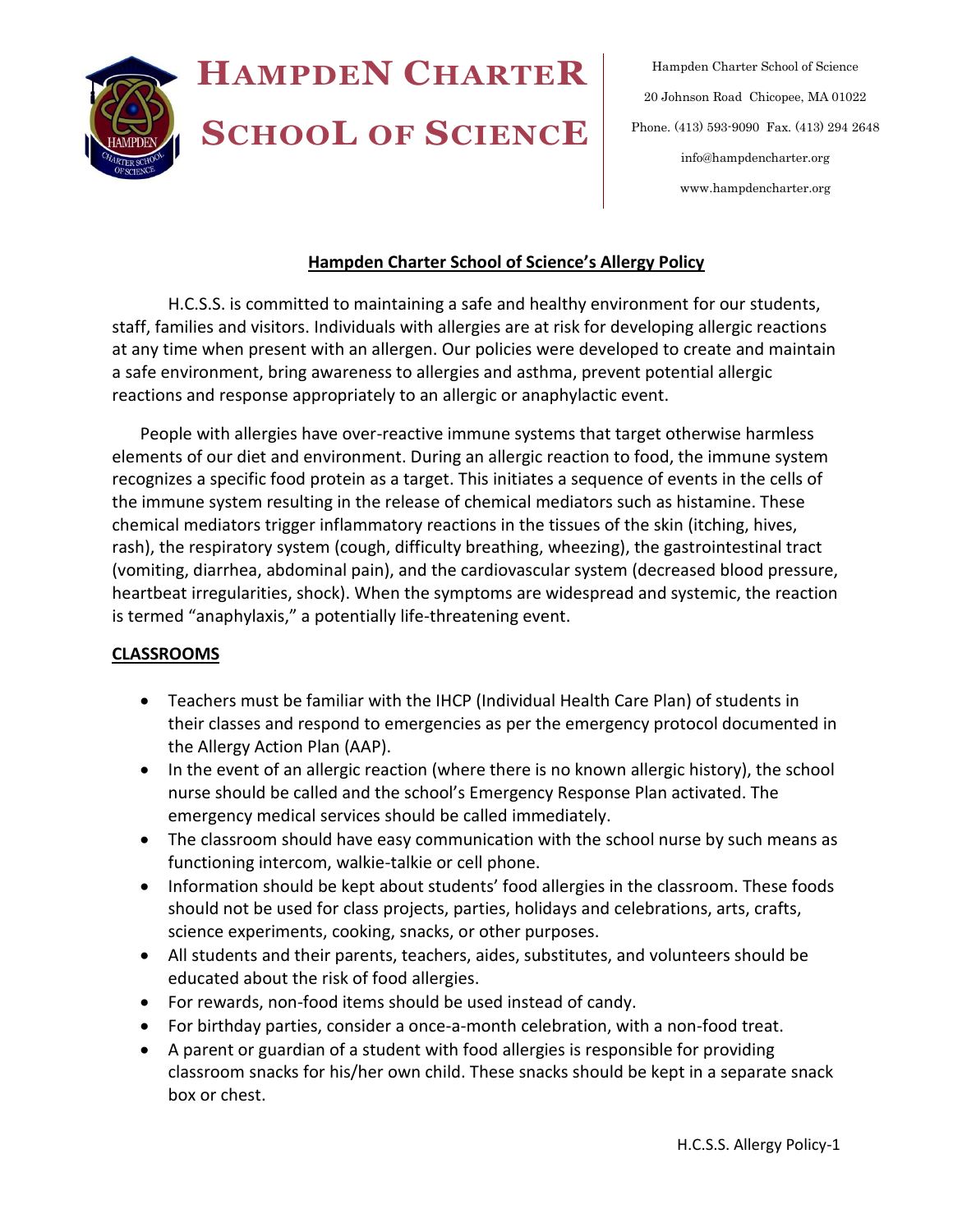- If a student inadvertently brings a restricted food to the classroom, he/she will not be allowed to eat that snack in the classroom.
- Tables should be washed with soap and water in the morning if an event has been held in the classroom the night before.
- Sharing or trading food in the class should be prohibited.
- Proper hand washing technique by adults and children should be taught and required before and after the handling/consumption of food.
- Classroom animals can be problematic on many levels. If an animal is present in the classroom, special attention must be paid to the ingredients in their food as many animal feeds contain peanuts.
- In classrooms used for meals in schools with no central cafeteria:
- A "peanut-free" table should be established and maintained as an option for students with peanut allergies, as this is an extremely potent allergen and often a hidden ingredient. These tables should be designated by a universal symbol and it will be the responsibility of the principal or designee to take reasonable steps so that these areas are not contaminated.
- Other LTA (Life Threatening Allergen) -free tables should be provided and maintained as needed.

## **SCHOOL FIELD TRIPS**

- The school nurse should be responsible for determining the appropriateness of each field trip and consideration of safety of the student with life-threatening allergies.
- Protocols for field trips should include timely notification to the nurse.
- Whenever students travel on field trips for school, the name and phone number of the nearest hospital will be part of the chaperone's emergency plan.
- Medications including epinephrine auto-injector and a copy of the student's AAP must accompany the student.
- A cell phone or other communication device must be available on the trip for emergency calls.
- Parents of a student at risk for anaphylaxis should be invited to accompany their child on school trips, in addition to the chaperone.
- In the absence of accompanying parents/guardian or nurse, another individual must be trained and assigned the task of watching out for the student's welfare and for handling any emergency. The adult carrying the epinephrine should be identified and introduced to the student as well as the other chaperones. Field trips need to be chosen carefully; no student should be excluded from a field trip due to risk of allergen exposure.
- Hand wipes should be used by students and staff after consuming food.
- Eating food should be prohibited on school buses.
- School bus drivers shall be trained by appropriate personnel in risk reduction procedures, recognition of allergic reaction, and implementation of bus emergency plan procedures.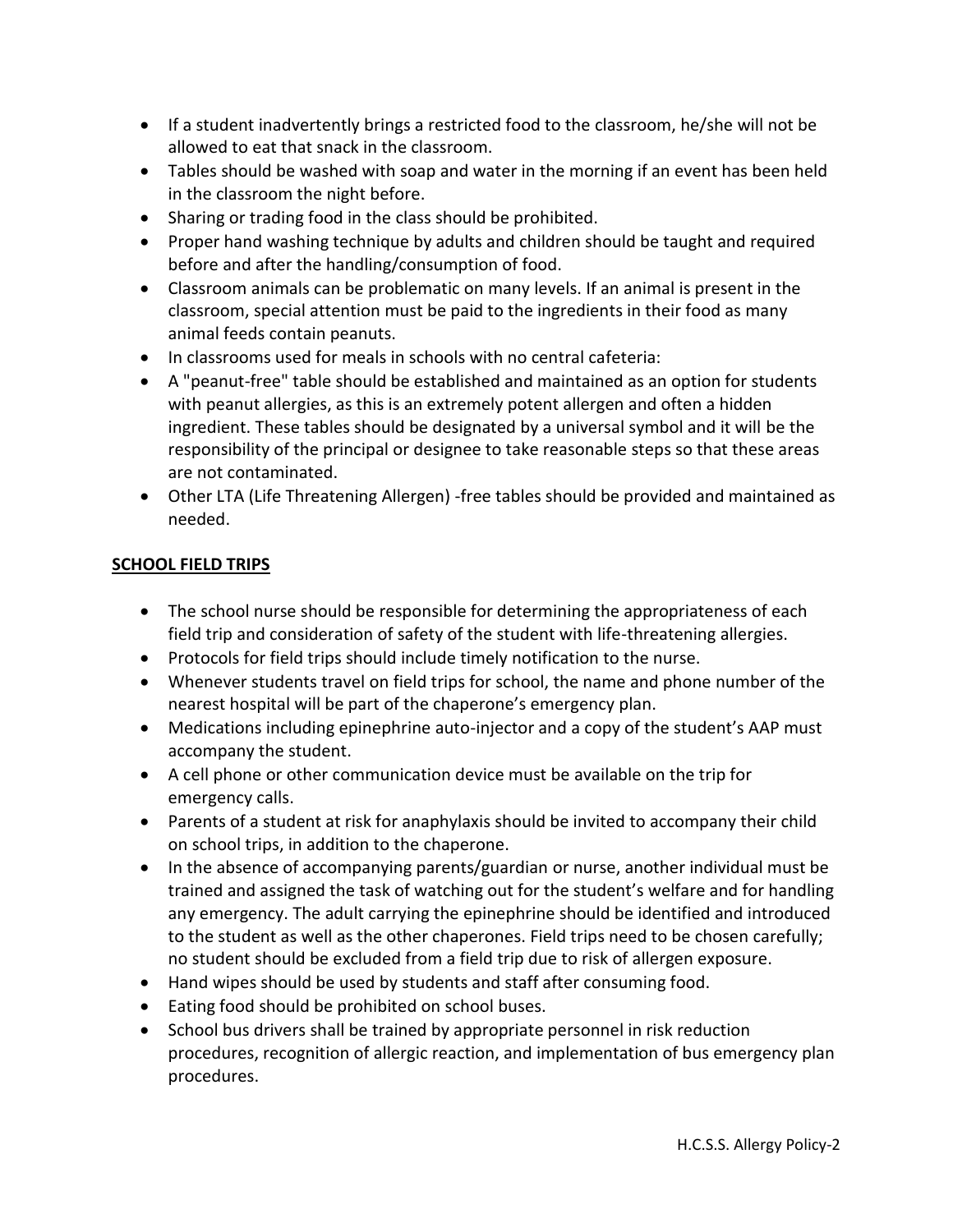- With parental permission, school bus drivers will be provided with the Allergy Action Plan of all students with LTAs.
- The school bus must have a cell phone or other means of communication for emergency calls.
- Teachers and staff responsible for gym or recess should be trained by appropriate personnel to recognize and respond to exercise-induced anaphylaxis, as well as anaphylaxis caused by other allergens.
- Staff in the gym, playground and other sites used for recess should have a walkie-talkie, cell phone or similar communication device for emergency communication.
- If for safety reasons medical alert identification (i.e. ID bracelet) needs to be removed during specific activities, the student should be reminded to replace this identification immediately after the activity is completed.

## **SCHOOL BUS**

- Eating food should be prohibited on school buses.
- School bus drivers shall be trained by appropriate personnel in risk reduction procedures, recognition of allergic reaction, and implementation of bus emergency plan procedures.
- With parental permission, school bus drivers will be provided with the Allergy Action Plan of all students with LTAs. (See Appendix G.)
- The school bus must have a cell phone or other means of communication for emergency calls.

## **GYM AND RECESS**

- Teachers and staff responsible for gym or recess should be trained by appropriate personnel to recognize and respond to exercise-induced anaphylaxis, as well as anaphylaxis caused by other allergens.
- Staff in the gym, playground and other sites used for recess should have a walkie-talkie, cell phone or similar communication device for emergency communication.
- If for safety reasons medical alert identification (i.e. ID bracelet) needs to be removed during specific activities, the student should be reminded to replace this identification immediately after the activity is completed.
- A current epinephrine by auto-injector should be readily accessible, and an adult staff member onsite should be trained in its use, for previously diagnosed students in schools registered with the MDPH.

## **AFTER SCHOOL ACTIVITIES**

- Post instructions for accessing EMS in all activity areas.
- After school activities sponsored by the school must be consistent with school policies and procedures regarding life-threatening allergies.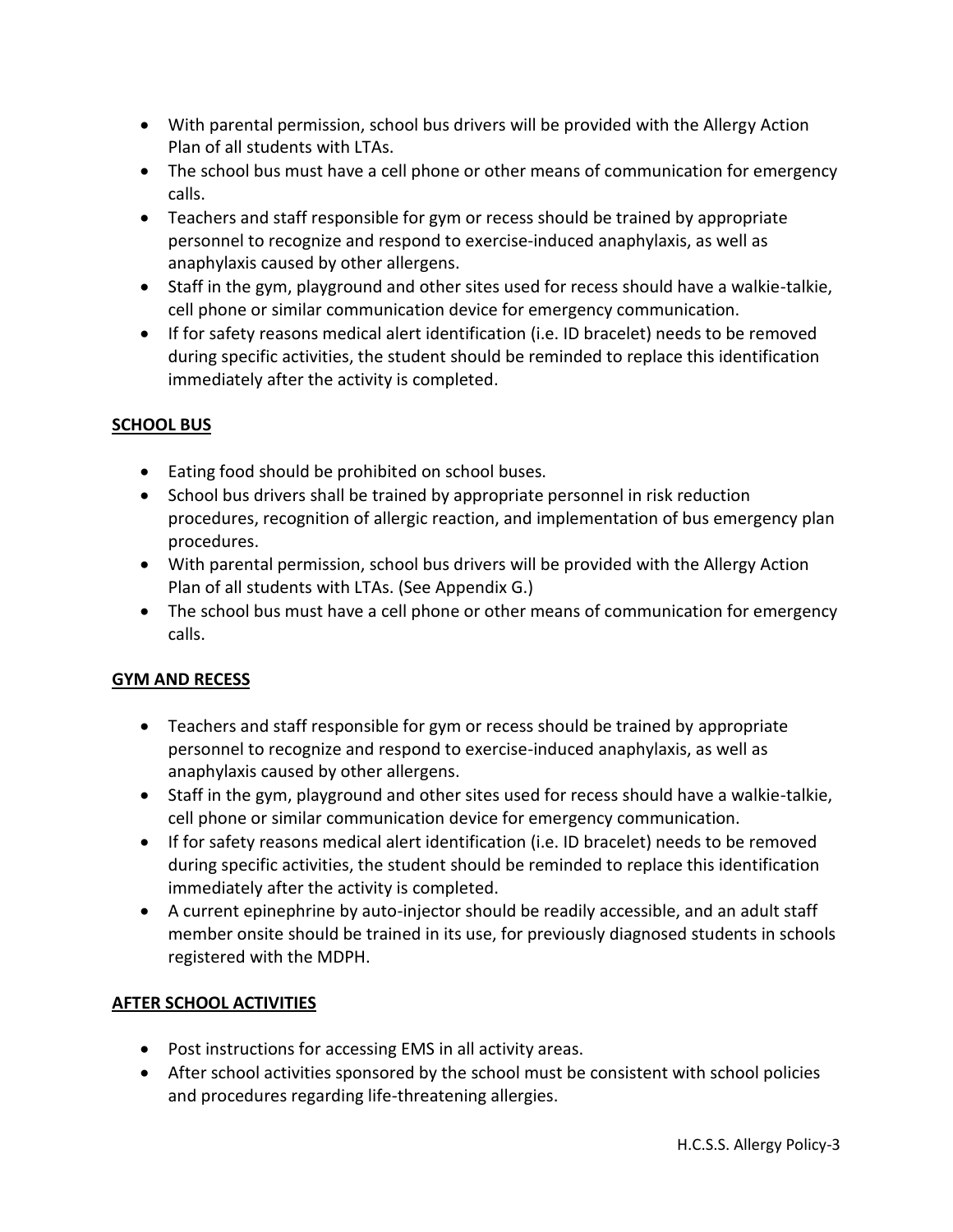- Identify who is responsible for keeping epinephrine by auto injector during sporting events.
- If for safety reasons medical alert identification, (ID bracelet) needs to be removed during specific activities, the student should be reminded to replace this identification immediately after the activity is completed.
- With written parental permission, the coach or adult staff member in charge will be provided with the Allergy Action Plan (AAP), of students who have life-threatening allergies.
- A current epinephrine by auto-injector should be readily accessible, and an adult staff member onsite should be trained in its use, for previously diagnosed students in schools registered with the MDPH.
- The staff member (or his/her designee) should maintain a current epinephrine autoinjector in the first aid kit, to be used by designated trained school personnel for previously diagnosed students.
- If bake sales are held on school grounds, consideration should be given to students with LTA. Food should be tightly wrapped or sealed. The display table should be washed after use.

# **RESPONSIBILITIES OF THE FOOD SERVICE DIRECTOR**

- Be prepared to discuss: menus (breakfast, lunch and after school snack); a la carte items; vending machines; recipes; food products and ingredients; food handling practices; cleaning and sanitation practices; and responsibility of various staff (or additional contract employees at individual school).
- Establish communications and training for all school food service staff and related personnel at the student's school.
- Be prepared to make food ingredient lists used in food production and service available.
- Maintain food labels from each food served to a child with allergies for at least 24 hours following service in case the student has a reaction from a food eaten in the cafeteria.
- Maintain contact information with vendors and purveyors to access food content information.
- Understand the laws protecting students with food allergies as they relate to food services

## **EMERGENCY RESPONSE TO EMERGENCIES**

- In the event of a medical emergency, a staff member trained to recognize the signs and symptoms of anaphylaxis and administer Epinephrine or the School Nurse is to remain with the student.
- Assess the emergency at hand.
- Activate the emergency response team (building specific, system-wide).
- Refer to the student's Allergy Action Plan.
- Notify school nurse.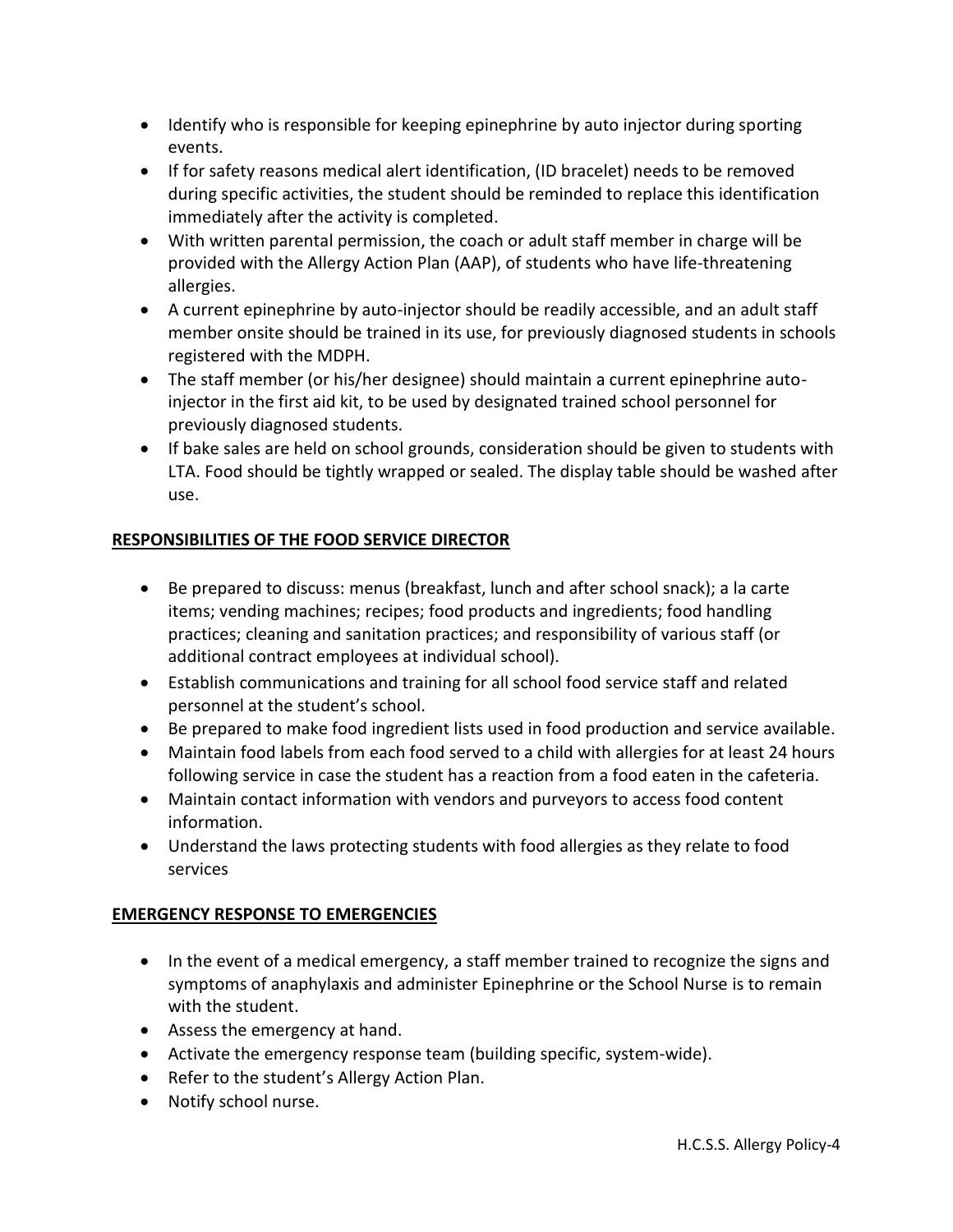- Notify the emergency medical services.
- Administer the epinephrine.
- Notify the parent/guardians.
- Notify school administration.
- Notify student's primary care provider and/or allergy specialist.
- Attend to student's classmates.
- Manage crowd control.
- Meet emergency medical responders at school entrance.
- Direct emergency medical responders to site.
- Accompany student to emergency care facility.
- Assist student's re-entry into school.
- Practice drills should be conducted periodically as part of the district's emergency response plan.

#### **RETURNING TO SCHOOL AFTER A REACTION**

 Students who have experienced an allergic reaction at school need special consideration upon their return to school. The approach taken by H.C.S.S. is dependent upon the severity of the reaction, the student's age and whether their classmates witnessed it. A mild reaction may need little or no intervention other than speaking with the student and parents and re-examining the IHCP.

#### **IN THE EVENT THAT A STUDENT HAS A MODERATE TO SEVERE REACTION, THE FOLLOWING ACTIONS SHOULD BE TAKEN:**

- Obtain as much accurate information as possible about the allergic reaction.
- Identify those who were involved in the medical intervention and those who witnessed the event.
- Meet with the adults to discuss what was seen and dispel any rumors.
- Provide factual information. Although the school may want to discuss this with the parents, factual information that does not identify the individual student can be provided to the school community without parental permission (e.g., a letter from the principal to parents and teachers that doesn't name names but reassures them the crisis is over, if appropriate.)
- If an allergic reaction is thought to be from a food provided by the school foodservice, request assistance of the Food Service Director to ascertain what potential food item was served/consumed. Review food labels from Food Service Director and staff.
- Agree on a plan to disseminate factual information and review knowledge about food allergies to schoolmates who witnessed or were involved in the allergic reaction, after both the parents and the student consent.
- Explanations shall be age appropriate
- Review the AAP described in the IHCP, or if a student does not have an IHCP then consider initiating one.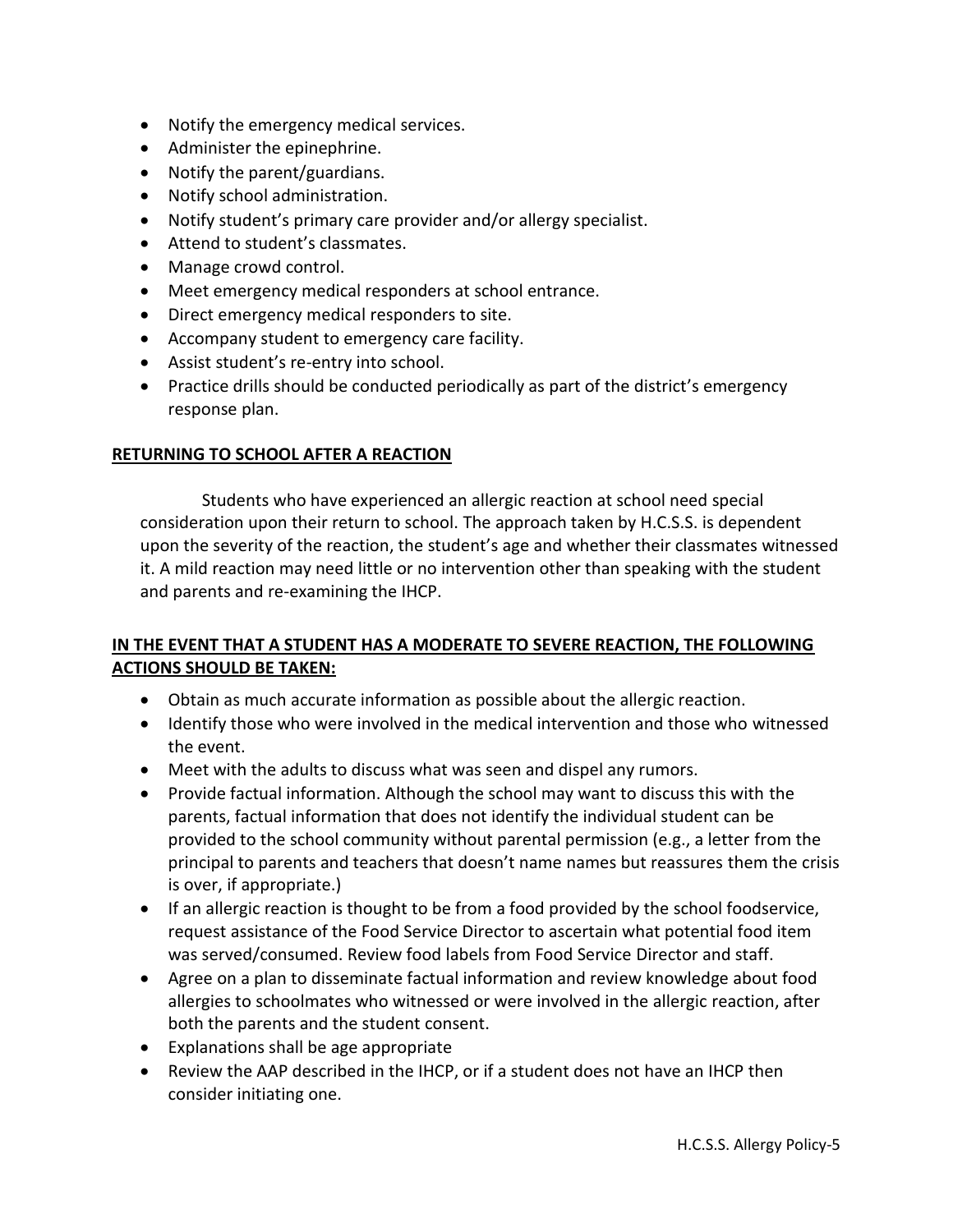- Amend the student's AAP and/or the emergency response plan to address any changes that need to be made.
- Review what changes need to be made to prevent another reaction; do not assign blame.

## **SPECIAL CONSIDERATION FOR THE STUDENT**

- The student and parent(s) shall meet with the nurse/staff who were involved in the allergic reaction and be reassured about the student's safety, what happened and what changes will be made to prevent another reaction.
- If a student demonstrates anxiety about returning to school, checking in with the student on a daily basis would be indicated until his/her anxiety is alleviated. If a child has a prolonged response to an anaphylactic event, strategies should be reviewed and clinical intervention may be recommended. Collaboration with the student's medical provider would be indicated to address any medication changes.
- It is important to keep in mind that a student will continue to need to access help if another allergic reaction should occur; therefore, make sure a student feels comfortable enough to seek help if needed. You do not want a student to withhold information out of embarrassment or because of intimidation. Other students with food allergies in the school system may be in particular need of support.

## **IN THE EVENT OF A FATAL ALLERGIC REACTION**

In the rare but plausible event of a fatal reaction the school's crisis plan for dealing with the death of a student should be implemented. Adults with knowledge of food allergies should be on hand to answer questions that may come up about food allergies. Organizations such as Asthma and Allergy Foundation of America (AAFA) and Food Allergy and Anaphylaxis Network (FAAN) may be able to provide resources.

## **RESPONSIBILITIES OF THE STUDENT WITH FOOD ALLERGIES/ANAPHYLAXIS**

- Take as much responsibility as possible for avoiding allergens.
- Do not trade or share foods.
- Wash hands before and after eating.
- Learn to recognize symptoms of an allergic reaction.
- Promptly inform an adult as soon as accidental exposure occurs or symptoms appear.
- Take more responsibility for your allergies as you get older (refer to parent responsibilities outline).
- Develop a relationship with the school nurse and/or another trusted adult in the school to assist in identifying issues related to the management of the allergy in school.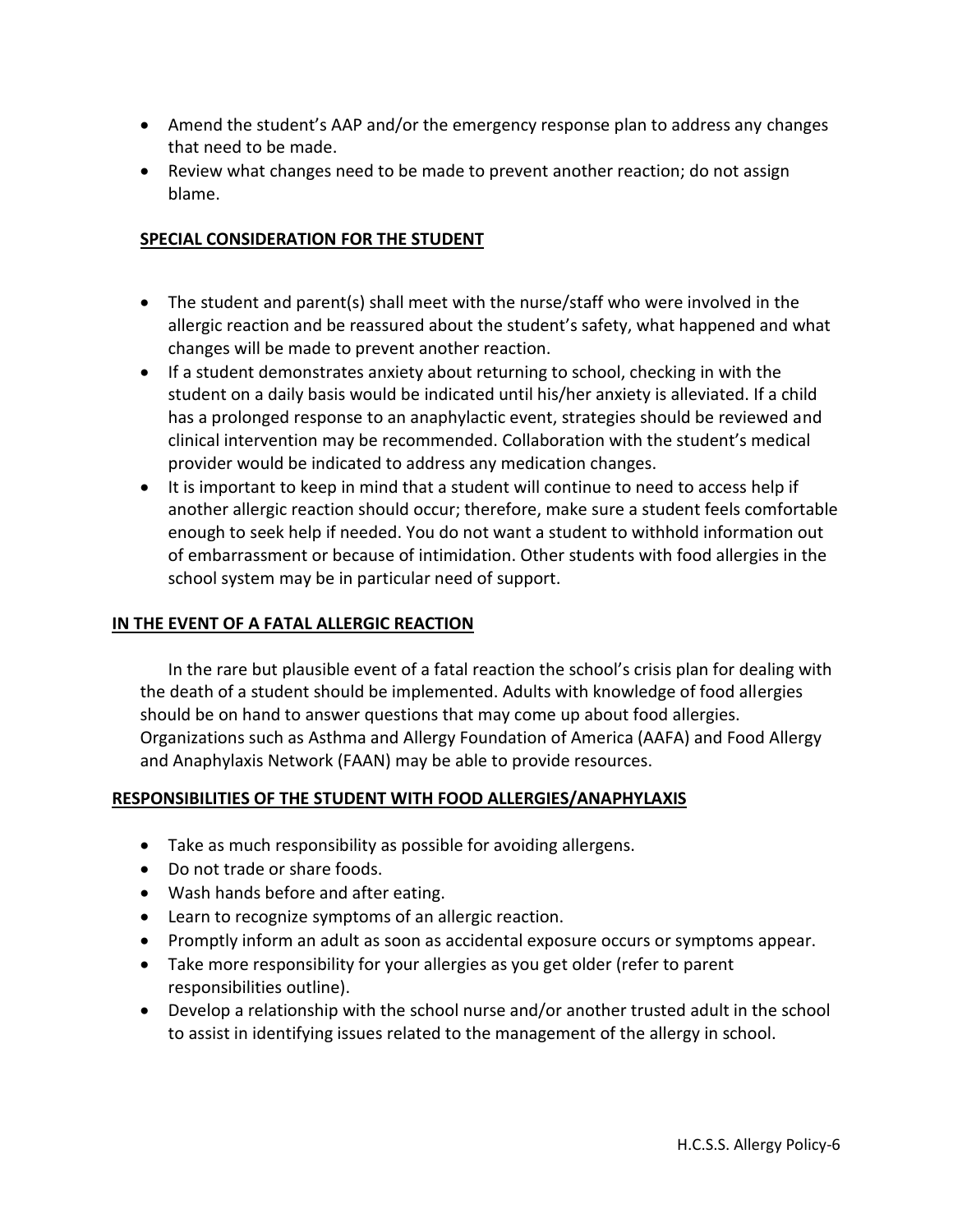## **RESPONSIBILITIES OF THE PARENTS/GUARDIANS OF A STUDENT WITH FOOD ALLERGIES**

- Inform the school nurse of your child's allergies prior to the opening of school (or as soon as possible after a diagnosis).
- Provide the school with a way to reach you (cell phone, beeper, etc.).
- Provide a list of foods and ingredients to avoid.
- Consider providing a medical alert bracelet for your child.
- Provide the school nurse with medication orders from the licensed provider.
- Participate in developing an Individual Health Care Plan (IHCP) with the school nurse.
- Provide the school nurse with at least annual updates on your child's allergy status.
- Provide the school with up-to-date epinephrine auto-injectors.
- Discuss with the school nurse the possibility of keeping the epinephrine auto-injector in the classroom with instructions (this can also be taken on field trips).
- Decide if additional epinephrine auto-injectors will be kept in the school, aside from the one in the nurse's office, and if so, where.
- Provide the school nurse with the licensed provider's statement if student no longer has allergies.

## **Participate in team meetings or communicate with all staff members who will be in contact with the child (preferably before the opening of school) to:**

- Discuss the implementation of IHCP.
- **•** Establish prevention plan.
- Periodically (halfway through the year) review prevention and emergency action plans with the team.
- Help decide upon an "allergy-free" eating area in the classroom and/or cafeteria.
- Leave a bag of "safe snacks" in your child's classroom so there is always something your child can choose from during an unplanned special event.
- Provide a non-perishable lunch to keep in school, in case your child forgets lunch one day.
- Be willing to provide safe foods for special occasions, e.g. bring in a treat for the entire class so that your child can participate.
- Be willing to go on your child's field trips if possible and if requested.

## **Periodically teach your child to:**

- Recognize the first symptoms of an allergic/anaphylactic reaction.
	- Know where the epinephrine auto-injector is kept and who has access to the epinephrine.
	- **Communicate clearly as soon as s/he feels a reaction is starting.**
	- Carry his/her own epinephrine auto-injector when appropriate.
	- Not share snacks, lunches, or drinks.
	- **Understand the importance of hand-washing before and after eating.**
	- Report teasing, bullying and threats to an adult authority.
	- Take as much responsibility as possible for his/her own safety.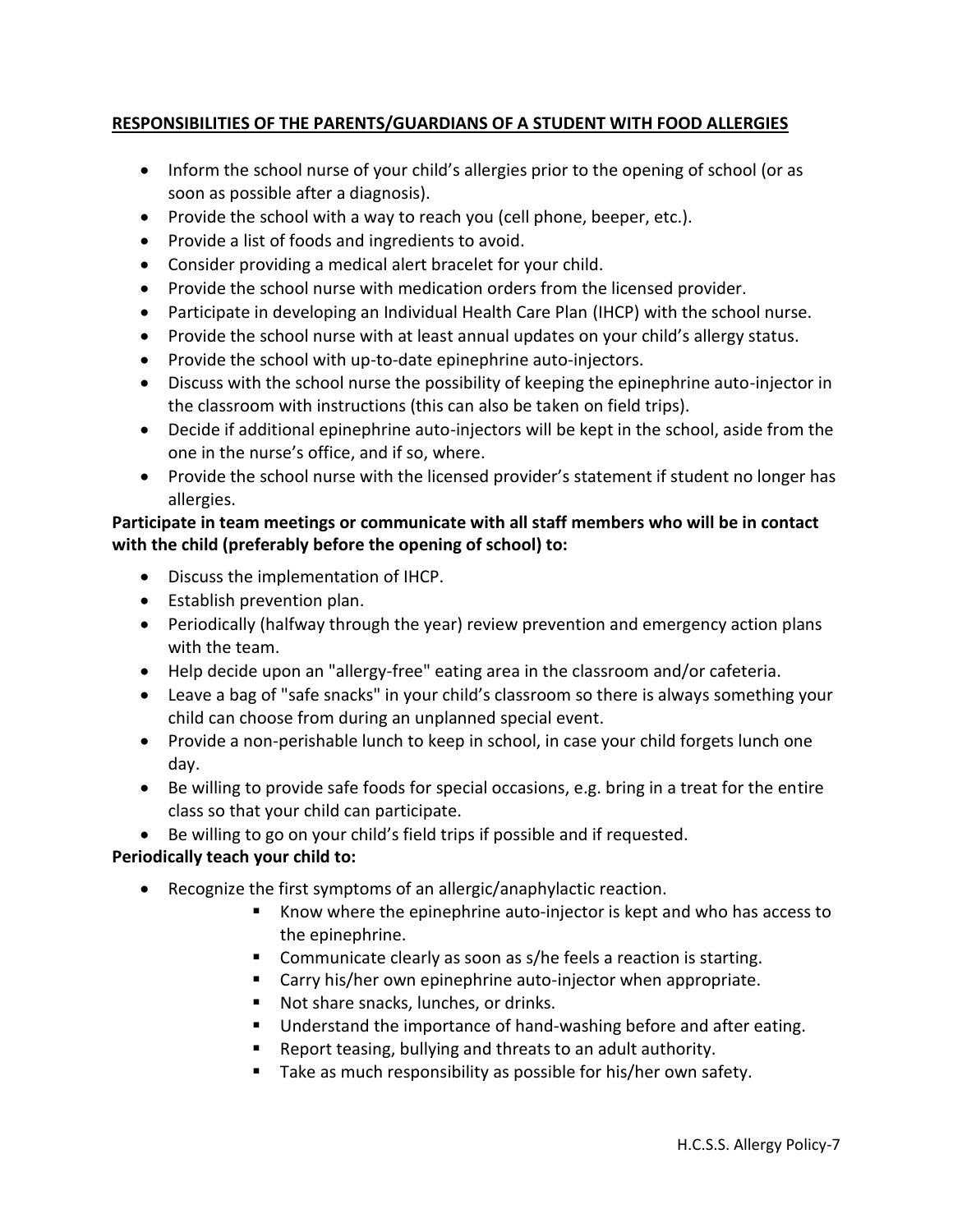**It is important that children take on more responsibility for their food allergies as they grow older and are developmentally ready. Consider teaching them to:** 

- Communicate the seriousness of the allergy.
- Communicate symptoms as they appear.
- Read labels.
- Carry own epinephrine auto-injector.
- Administer own epinephrine auto-injector and be able to train others in its use.

#### **Remember – the ultimate goal is that our children eventually learn to keep themselves safe.**

#### **RESPONSIBILITIES OF THE SCHOOL ADMINISTRATION (or delegate)**

- Include in the school's emergency response plan, a written plan outlining emergency procedures for managing life-threatening allergic reactions. Modify the plan to meet special needs of individual students. Consider risk reduction for LTAs.
- Support faculty, staff and parents in implementing all aspects of the LTA program.
- Provide training and education for faculty and staff regarding:
- Foods, insect stings, medications, latex.
- Risk reduction procedures.
- Emergency procedures.
- How to administer an epinephrine auto-injector in an emergency.
- Provide special training for food service personnel.
- Provide emergency communication devices (two-way radio, intercom, walkie-talkie, cell phone) for all school activities, including transportation, that involve a student with lifethreatening allergies.
- A fulltime nurse should be available in every school with students with life-threatening allergies.
- Inform parent/guardian if any student experiences an allergic reaction for the first time at school.
- Make sure a contingency plan is in place in case of a substitute teacher, nurse or food service personnel.
- Have a plan in place when there is no school nurse available.
- Ensure that the student is placed in a classroom where the teacher is trained to administer an epi-pen, if needed.

## **RESPONSIBILITIES OF THE SCHOOL NURSE**

- Prior to entry into school (or, for a student who is already in school, immediately after the diagnosis of a life-threatening allergic condition), meet with the student's parent/guardian and develop an Individual Health Care Plan (IHCP) for the student.
- Assure that the AAP includes the student's name, photo, allergens, and symptoms of allergic reactions, risk reduction procedures, emergency procedures, and required signatures.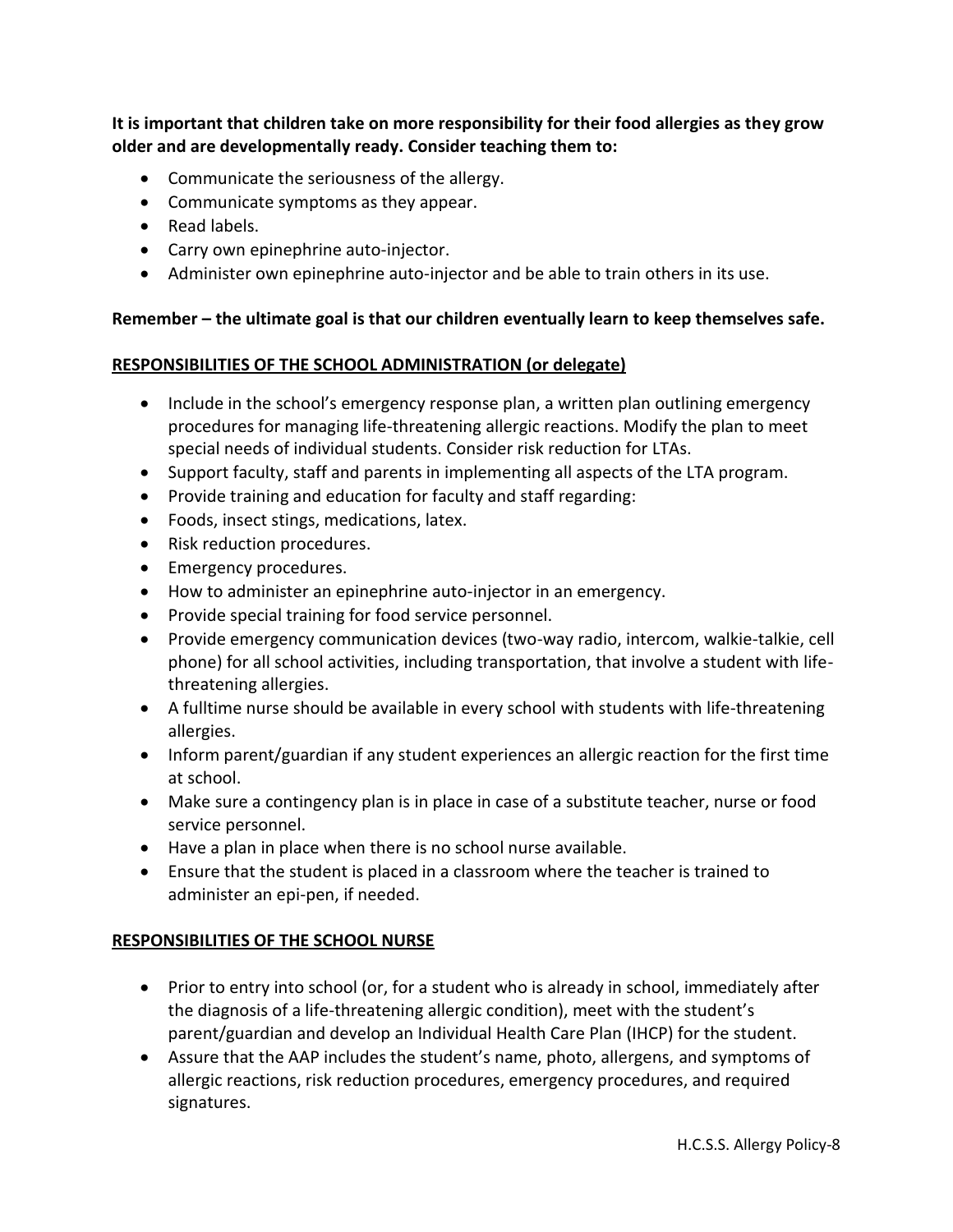- Arrange and convene a team meeting (preferably before the opening of school) to develop the plan with all staff who come in contact with the student with allergies, including principal, school physician, teachers, specialists, food service personnel, aides, physical education teacher, custodian, bus driver, local EMS, etc.
- Familiarize teachers with the IHCPs and AAPs of their students by the opening of school, or as soon as the plans are written. Other staff members who have contact with students with LTAs should be familiar with their IHCPs and Allergy Action Plans on a need-to-know basis.
- After the team meeting remind the parent to review prevention plans, symptoms and emergency procedures with their child.
- Provide information about students with life-threatening allergies and their photos (if consent given by parent) to all staff on a need-to-know basis (including bus drivers).
- Conduct in-service training and education for appropriate staff regarding a student's life-threatening allergens, symptoms, risk reduction procedures, emergency procedures, and how to administer an epinephrine auto-injector.
- Implement a periodic anaphylaxis drill similar to a fire drill as part of the periodic refresher course.
- Educate new personnel as necessary.
- Track in-service attendance of all involved parties to ensure that they have been trained.
- Introduce yourself to the student and show him/her how to get to the nurse's office.
- Post school district's emergency protocol and have available all IHCPs and AAPs in the nurse's office. Post location of epinephrine auto-injector.
- Periodically check medications for expiration dates and arrange for them to be current.
- Discuss with parents the possibility of keeping an epinephrine auto-injector in the classroom containing necessary instructions, and help to arrange if appropriate. This auto-injector can be taken on field trips.
- Arrange periodic follow-up on semi-annual basis, or as often as necessary, to review effectiveness of the IHCP.
- Make sure there is a contingency plan in place in the case of a substitute school nurse.
- Meet with parents on a regular basis to discuss issues relating to plan implementation.
- Communicate with local EMS about location of student and type of allergy. Assure the local EMS carry epinephrine and have permission to use it.
- The school nurse will post a picture of the student who has an epi-pen in cafeteria, nurse's office, and other locations in building while ensuring compliance under FERPA and HIPPA. She/He will also post signs indicating where the epi-pen is located.

# **RESPONSIBILITIES OF CLASSROOM TEACHER/SPECIALIST**

- Receive the AAP of any student(s) in your classroom with life-threatening allergies.
- Request that the classroom has a functioning intercom, walkie-talkie or other communication device for communication with the school nurse.
- Participate in a team meeting for the student with life-threatening allergies and inservice training regarding: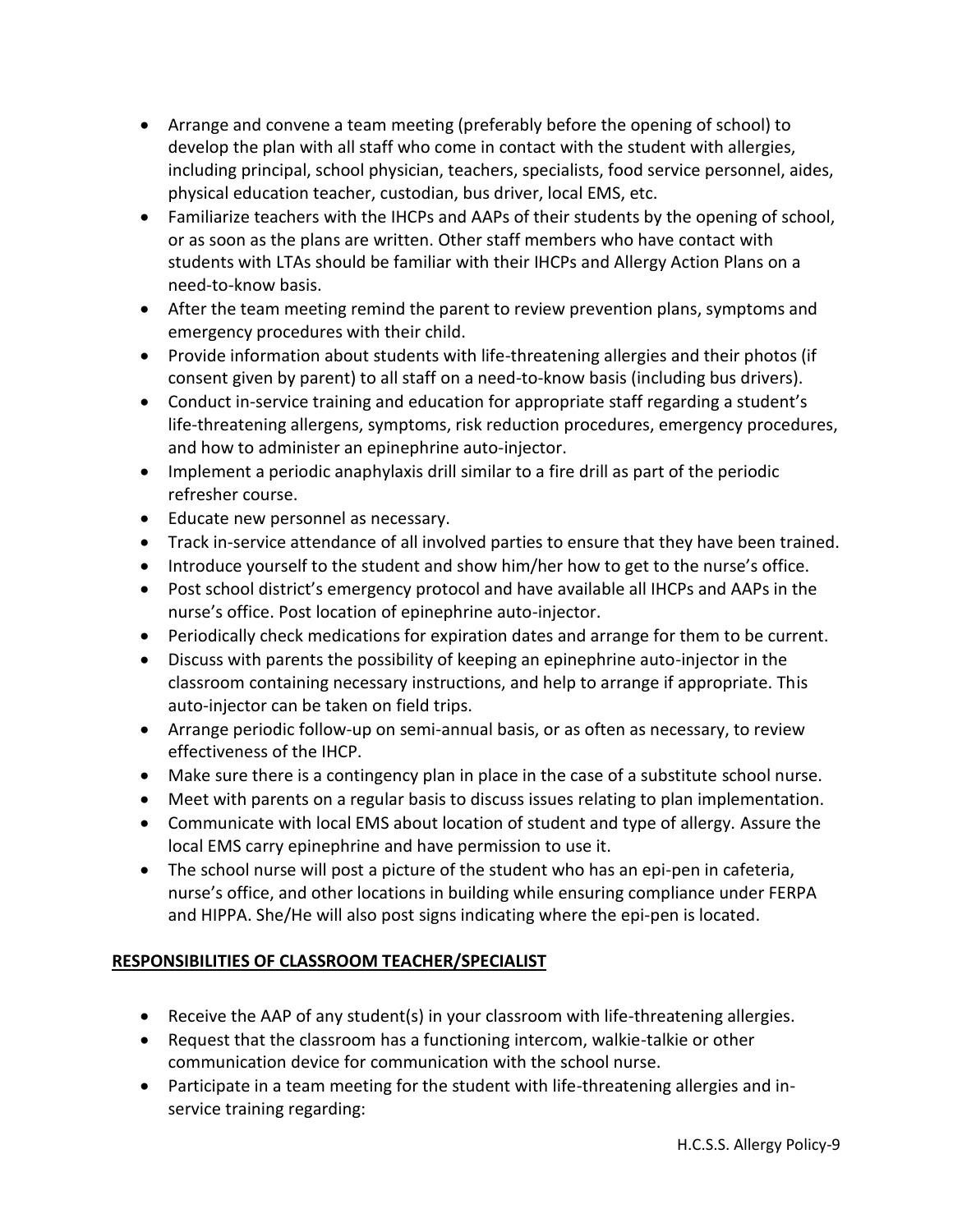- Allergens that cause life-threatening allergies (such as foods, insect stings, medications, latex).
- Steps to take to prevent life-threatening reactions and accidental exposures to allergens.
- How to recognize symptoms of the student's life-threatening allergic reaction.
- Steps to manage an emergency.
- How to administer an epinephrine auto-injector.
- Keep accessible the student's AAP with photo in classroom or keep with lesson plan.
- Be sure volunteers, student teachers, aides, specialists and substitute teachers are informed of the student's food allergies and necessary safeguards.
- Leave information in an organized, prominent and accessible format for substitute teachers.
- Coordinate with parent on providing a lesson plan about food allergies for the class and discuss anaphylaxis in age appropriate terms, with student's permission.
- Educate classmates to avoid endangering, isolating, stigmatizing or harassing students with food allergies. Be aware of how the student with food allergies is being treated; enforce school rules about bullying and threats.
- Work with the school nurse to educate other parents about the presence and needs of the child with life-threatening allergies in the classroom. Enlist their help in keeping certain foods out of the classroom.
- Inform parents of any school events where food will be served.
- Participation with the planning for student's re-entry to school after an anaphylactic reaction.
- Never question or hesitate to act if a student reports signs of an allergic reaction.

## **SNACKS/ LUNCHTIME**

- In the classroom, establish procedures to ensure that the student with life-threatening food allergies eats only what s/he brings from home.
- Prohibit students from sharing or trading snacks. Encourage parents/guardians to send in a box of "safe" snacks for their child.
- Have parents/guardians provide a non-perishable safe lunch in case their child forgets lunch one day.
- For the student's safety, encourage the student to take advantage of an eating area in the classroom that is free of the food to which s/he is allergic.
- Avoid cross-contamination of foods by wiping down eating surfaces with soap and water before and after eating. Tables should also be washed with soap and water in the morning if an after-school event has been held in the classroom the day before.
- Reinforce hand-washing before and after eating.

## **CLASSROOM ACTIVITIES**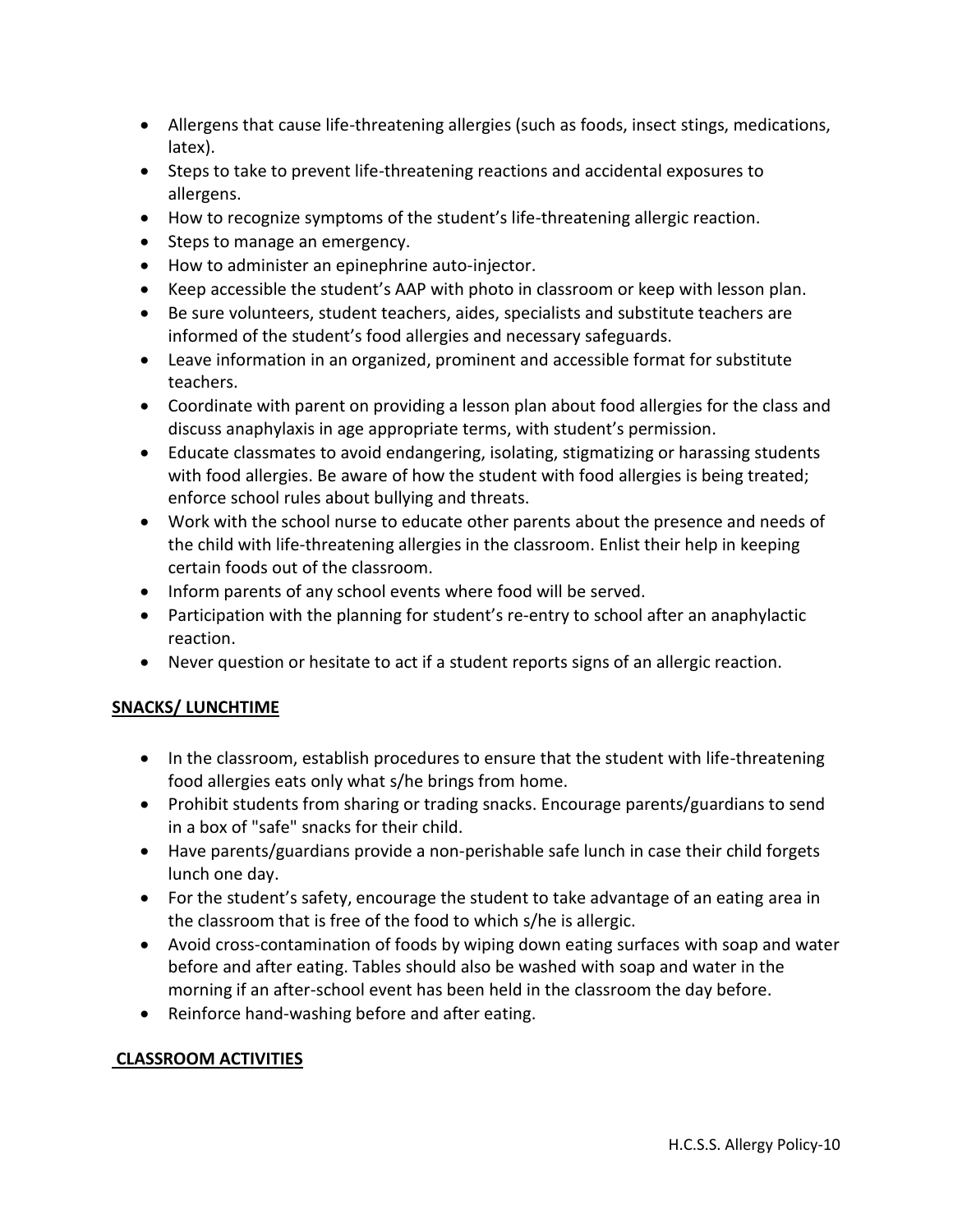- Avoid use of foods for classroom activities (e.g., arts and crafts, counting, science projects, parties, holidays and celebrations, cooking, or other projects).
- Welcome parental involvement in organizing class parties and special events. Consider non-food treats.
- Use stickers, pencils or other non-food items as rewards instead of food.

#### **FIELD TRIPS**

- Collaborating with the school nurse, prior to planning a field trip to:
- Ensure epinephrine auto-injectors and instructions are taken on field trips.
- Ensure that functioning two-way radio, walkie talkie, cell phone or other communication device is taken on field trip.
- Review plans for field trips; avoid high risk places. Consider eating situations on field trips and plan for prevention of exposure to the student's life-threatening foods.
- Know where the closest medical facilities are located, 911 procedures and whether the ambulance carries epinephrine.
- Invite parents of a student at risk for anaphylaxis to accompany their children school trips, in addition to the chaperone. However, the student's safety or attendance must not be conditioned on the parent's presence.
- One to two people on the field trip should be trained in recognizing symptoms of lifethreatening allergic reactions, trained to use an epinephrine auto-injector, and trained in emergency procedures.
- Consider ways to wash hands before and after eating (e.g. provision of hand wipes, etc.).

## **RESPONSIBILITIES OF THE FOOD SERVICES MANAGER**

- Attend the team meeting with appropriate members at the time of the student's registration for entry into school.
- Post the student's Allergy Action Plan with consent of parent(s).
- Review the legal protections for a student with life threatening allergies.
- Read all food labels and recheck routinely for potential food allergens.
- Train all food service staff and their substitutes to read product food labels and recognize food allergens.
- Maintain contact information for manufacturers of food products (Consumer Hotline).
- Review and follow sound food handling practices to avoid cross contamination with potential food allergens.
- Strictly follow cleaning and sanitation protocol to avoid cross-contamination.
- Set up policies for the cafeteria regarding food allergic students.
- Create specific areas that will be allergen safe.
- Train monitors.
- Enforce hand washing for all students.
- Thoroughly clean all tables, chairs and floors after each meal.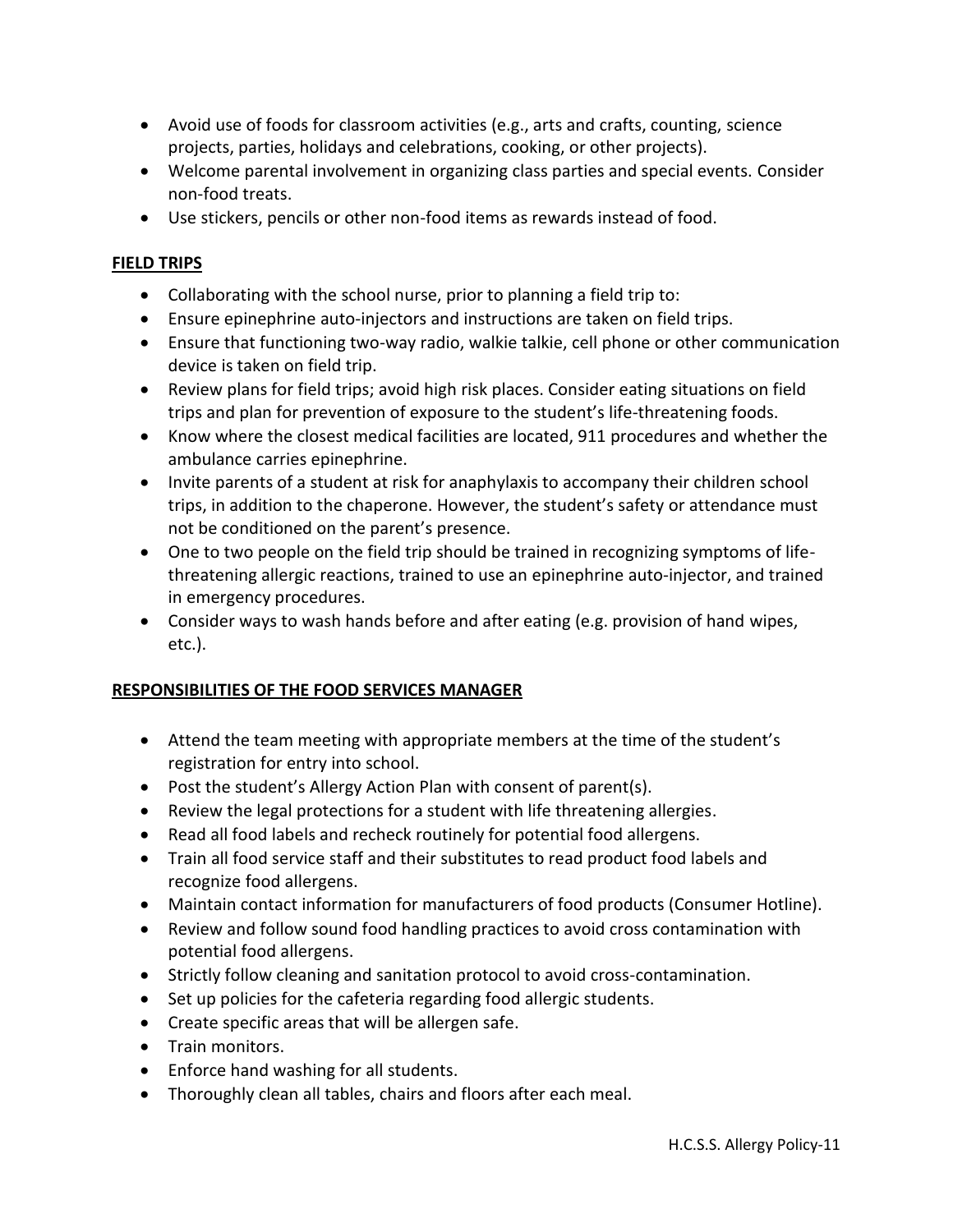- After receiving a doctor's note, make appropriate substitutions or modifications for meals served to students with food allergies.
- Plan ahead to have safe meals for field trips.
- Avoid the use of latex gloves by food service personnel. Use non-latex gloves instead.
- Provide advance copies of the menu to parents/guardian and notification if menu is changed.
- Have at least two people in the eating area trained to administer epinephrine by autoinjector.
- Have readily accessible epinephrine auto-injector.
- Have a functioning intercom, walkie-talkie or other communication device to support emergencies.
- Take all complaints seriously from any student with a life-threatening allergy.
- Be prepared to take emergency action.

## **RESPONSIBILITIES OF THE SCHOOL BUS COMPANY**

- Provide a representative from the bus company for Team meetings to discuss implementation of a student's IHCP.
- Provide training for all school bus drivers on managing life-threatening allergies (provide own training or contract with school).
- Provide functioning emergency communication device (e.g., cell phone, two-way radio, walkie-talkie or similar).
- Know local Emergency Medical Services procedures.
- Maintain policy of no food eating allowed on school buses.

# **RESPONSIBILITIES OF COACHES AND OTHER ONSITE PERSONS IN CHARGE OF CONDUCTING AFTERSCHOOL ACTIVITIES**

- Participate in Team meetings to determine how to implement students Individual Health Care Plan.
- Conduct the activities in accordance with all school policies and procedures regarding life threatening allergies.
- With parent's consent, keep a copy of the Allergy Action Plan and photo of students with life threatening allergies.
- Make certain that emergency communication device (e.g. walkie-talkie, intercom, cell phone, etc.) is always present.
- One to two people should be present who have been trained to administer epinephrine auto-injector.
- Maintain a current epinephrine auto-injector in the first aid kit.
- Establish emergency medical procedures with EMS.
- Clearly identify who is responsible for keeping the first aid kit.